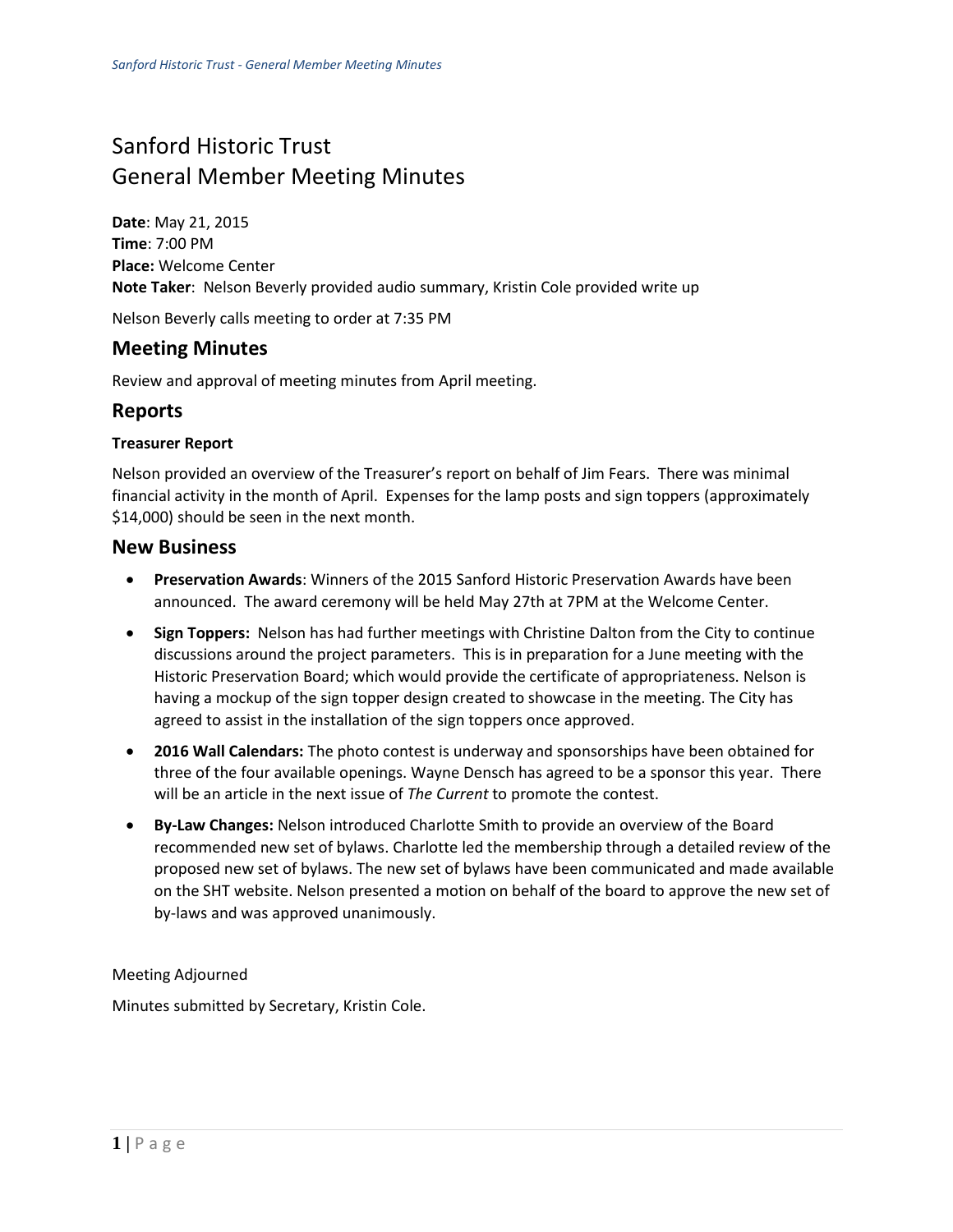Sanford Historic Trust Membership Sign In List

Date  $\frac{5}{2}$ , 21, 15

 $\overline{1}$ 

| First name       | Last name        | Organization             | <b>Signature</b> |
|------------------|------------------|--------------------------|------------------|
| Thomas           | Abbott           |                          |                  |
| Tammy            | Agnini           |                          |                  |
| Linda or Silas   | <b>Barker</b>    |                          |                  |
| Nelson           | Beverly          |                          | Clean D. Bem     |
| <b>Brenda</b>    | <b>Boland</b>    |                          |                  |
| Logan or Beverly | <b>Boothe</b>    |                          |                  |
| <b>Brian</b>     | Casey            |                          |                  |
| Jim.             | Claypool         |                          |                  |
| Kristin          | Cole             |                          |                  |
| Kent or Fran     | Cramer           |                          |                  |
| Edward           | De Los Santos    |                          |                  |
| Wayne or Cheryle | Deming           |                          |                  |
| Dan              | <b>Dieckhaus</b> |                          |                  |
| Hank             | <b>Dieckhaus</b> |                          |                  |
| Sumalee          | Eaton            | Sanford 365              |                  |
| Jim or Lynn      | Fears            |                          |                  |
| Elizabeth        | Frame            |                          |                  |
| Denny            | Gibbs            |                          |                  |
| Christina        | Grace            |                          | $\alpha$<br>UN   |
| Amelia           | Green            |                          |                  |
| Rob              | <b>Hawkins</b>   |                          | $\frac{1}{2}$    |
| Charles          | Hull             |                          |                  |
| Louis            | Jobin            |                          |                  |
| Mike             | Knipfer          |                          |                  |
| Leon G.          | Konieczy         |                          |                  |
| Linda            | Kuhn             |                          |                  |
| William          | Laramore III     |                          |                  |
| Katheeyn         | Mughaw           | Sanford Flower Shop Inc. |                  |
| Clint            | Patterson        |                          |                  |
| Robin            | Phelps           |                          |                  |
| Karen            | Ratliff-McNeil   |                          |                  |
| Justin           | Reviczky         |                          |                  |
| Nancy            | Sepulveda        |                          |                  |
| Maria            | Shreve           |                          |                  |